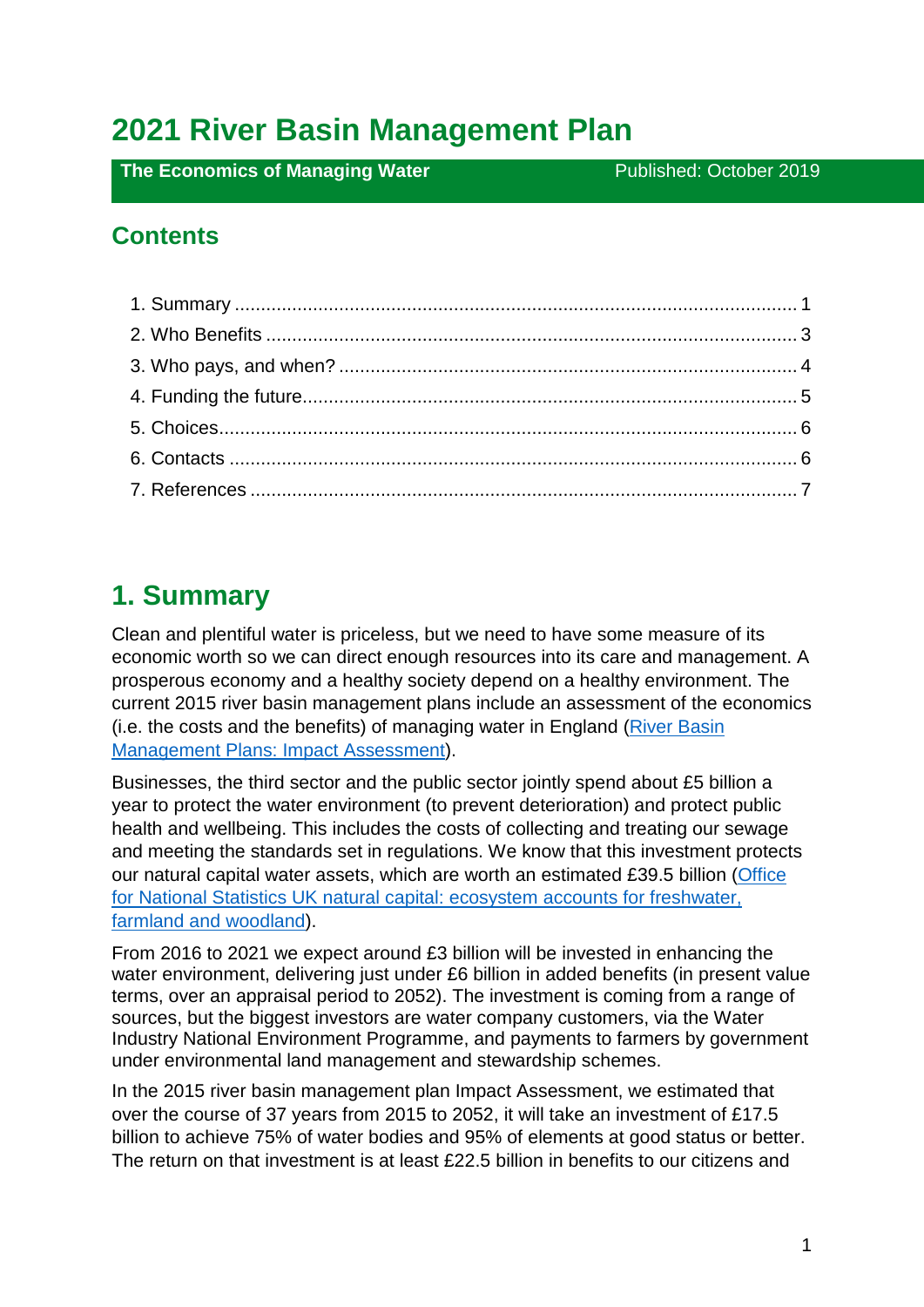our country. That means investing in water will leave our country a minimum of £5 billion better off. That's good for us and good for nature.

You can see the full breakdown of the economics of the 2015 river basin management plans in the [Impact Assessment.](https://www.gov.uk/government/publications/river-basin-management-plans-impact-assessment) The Environment Agency is currently working to update these figures and will present a revised analysis in 2020 when it consults on the drafts of the 2021 river basin management plans.

The current rate of progress is just a fraction of what is needed to reach the government's 25 Year Environment Plan target of at least 75% of waters to be close to their natural state. If we continue investing at the current rate, we believe it will take over 200 years to address the impacts from some sectors. In addition, the more the impacts of climate change are felt, the harder the job of meeting the 25 Year Environment Plan target becomes and the greater the costs will be. At the same time we will become even more reliant on the climate regulation and mitigation services that nature provides. Arguably our biggest challenge is how to fund all of the things we need to do to restore our water environment, whilst protecting it against current and future pressures.

Decisions individuals, companies or whole sectors make about how much money they will spend to protect or improve the environment are complex. While some decisions are driven by markets (what someone is willing to pay for a product or an activity) many decisions are in response to the legal requirements and policies set by government. Government also directly funds environmental improvements, such as incentive payment to farmers or funding the Coal Authority to reduce the pollution from abandoned mines.

<span id="page-1-0"></span>Government also decides how much funding the Environment Agency and other organisations gets to help protect and improve the water environment, and what powers they can use to do this.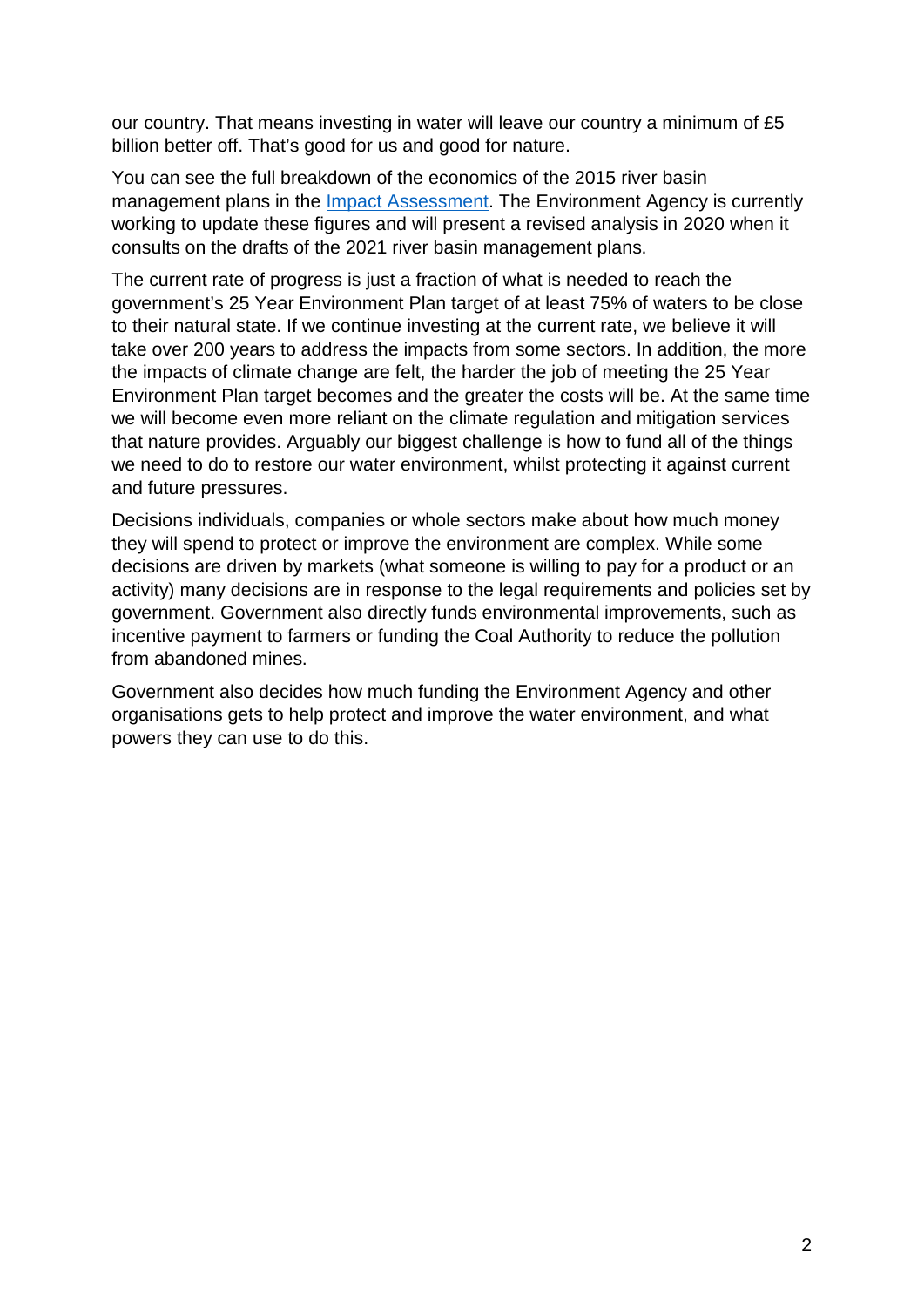# **2. Who Benefits**

In short, we all benefit from having clean and plentiful water. The natural capital in our environment – the air, water, soil and ecosystems that support all forms of life – provides us with a huge range of benefits that support us to live healthy, happy lives. Whether that's cleaning your air, purifying your water or giving you beautiful landscapes to enjoy, nature does something for everyone. Research suggests that spending as little as two hours a week in green spaces or near water can leave you healthier and happier. More and more doctors are starting to prescribe a dose of nature to help people feel better.

Most businesses rely on the environment in one way or another, from supporting the health and wellbeing of their employees, to physical assets that need to be safe from floods or wildfires, to supply chains dependent on effective transport links and natural resources. Our natural assets are usually worth much more to society when they are intact and functioning. Short term financial gains, such as removing a woodland to build infrastructure, may result in long term costs that are overlooked in traditional decision-making processes. These costs come in the form of increased exposure to environment and climate risk for businesses and residents, as well as the loss of wildlife and habitats. If our shared natural capital is damaged or degraded, we all bear the costs when we lose some of the ecosystem service benefits from nature.

However, people don't benefit equally from these ecosystem services. There are some types of benefits that are captured privately by groups of people. The fishing rights belonging to an angling club or the water rights belonging to a business that abstracts water are examples of this. Once the fish have been caught or the water abstracted, they are not available for other people to benefit from them. It is easy to get investment in this type of benefit – angling club fees or abstraction licence fees – because if people don't pay then they can be prevented from accessing and taking the benefit. A proportion of fees and charges is usually re-invested in making sure the flow of benefits is sustainable and can be maintained over the long term. The beneficiaries pay for at least some of the benefits they get.

Some benefits are widely available to us all. So much so that we take them for granted, like clean air or enjoying beautiful views. It is difficult to get investment into protecting these types of benefits because there is usually no way to stop people from accessing them, even if they don't pay. Of course, many of the benefits of the natural world should be free and available to everyone as part of our shared home on Earth. That leaves us with the problem of working out who does pay to protect this natural capital or invest in making it able to provide more benefits for longer.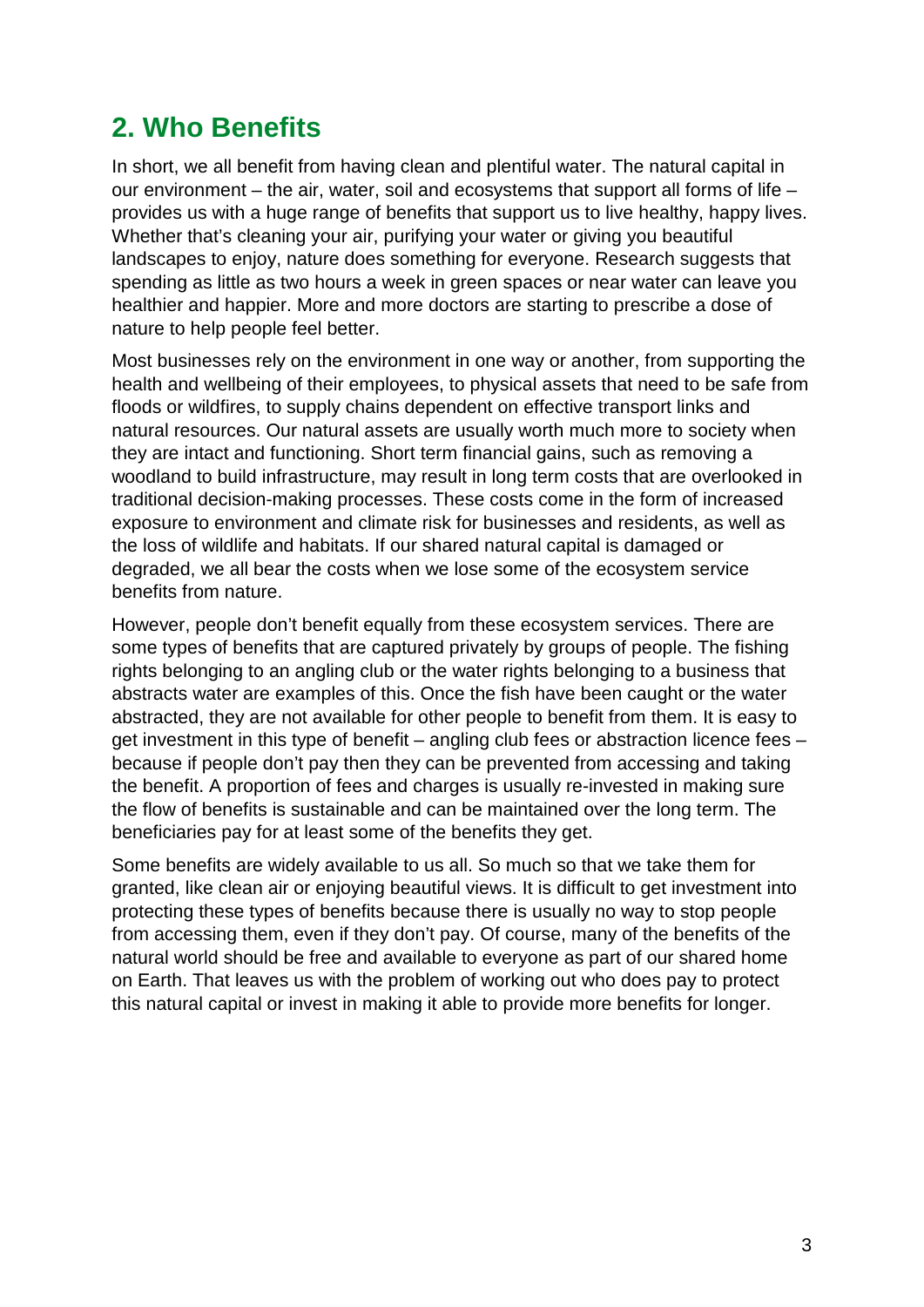### <span id="page-3-0"></span>**3. Who pays, and when?**

It is a common principle in caring for the environment that if someone pollutes or causes damage then they should pay to put that right and often compensate those affected by the loss of benefits. Often though, this principle is hard to apply. Sometimes 'market failures' stop the true cost of pollution-free production being passed on to consumers. We get cheaper products, but at the hidden cost of a degraded environment. Not all consumers are able to, or prepared to, pay more for products that are produced while abiding by sustainable, environmentally sensitive practices. In other cases it may be that the source of the damage can't be traced, or perhaps the degradation is happening because of large scale issues like climate change. In these cases we might look for investment from those who benefit from the goods and services the environment provides, rather than those who pollute. One example of 'beneficiary pays' is our collective investment to protect the environment that our water supply depends on, through our water bills. We benefit from nature and we reinvest through our water companies. If neither 'polluter pays' nor 'beneficiary pays' methods can be relied upon to secure investment, government will often use taxpayer money to pay to maintain and improve natural capital.

Despite this, our society does not currently invest enough into natural capital and the climate resilience of our landscapes. This means that the places we need to protect and improve, to meet our current and future needs of safe and secure supplies of water, food and clean air, are at risk. That risk affects everyone, from individual householders to big businesses and ultimately affects the productivity of the country as a whole. We need to decide what to do differently, to reduce this risk and create a bright, healthy, prosperous future for us all.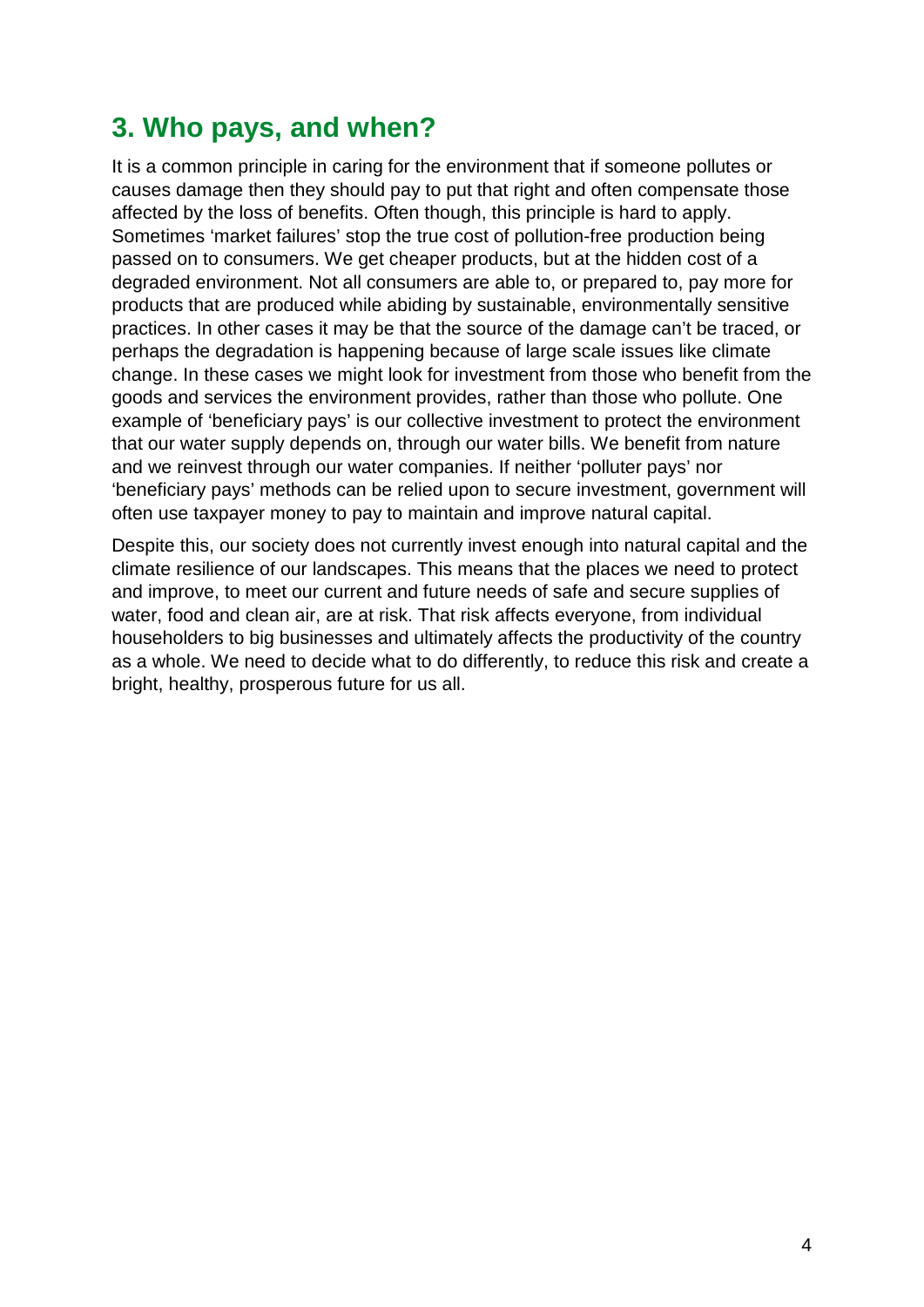# <span id="page-4-0"></span>**4. Funding the future**

The government's [Clean Growth Strategy,](https://www.gov.uk/government/publications/clean-growth-strategy) [Industrial Strategy](https://www.gov.uk/government/publications/industrial-strategy-building-a-britain-fit-for-the-future) and [25 Year](https://www.gov.uk/government/publications/25-year-environment-plan)  [Environment Plan](https://www.gov.uk/government/publications/25-year-environment-plan) set out commitments to preserve and enhance our natural capital. This is an essential basis for economic growth and long-term prosperity. We can only achieve this aim if we work together, using a range of different mechanisms to reach our shared goals. The mechanisms of 'public funding for public goods' and regulation alone will not provide sufficient investment to ensure climate resilience and nature restoration.

Our success will depend on bringing together all those who use water and who benefit from the services that resilient and healthy river catchments provide to increase the investment in restoring nature, working with natural processes and strengthening catchment stewardship. The Environment Agency can help increase private investment and encourage sustainable business models. We can help to develop demand led approaches that create new markets for environmental improvements and provide efficient allocation mechanisms. We can also support capacity building; building the capacity of people and organisations to invest in and manage nature sustainably, increasing our capacity to access nature with more opportunities for recreation, and the capacity of our natural capital to supply the benefits the whole of society relies upon. These are just some of the ways we can increase the effort going into achieving our shared goals for water. Together we must do more to reduce problems at source, innovate to find more cost-effective ways to overcome the challenges we face and increase our level of ambition.

We need to know what you think about how we fund the protection and improvement of our water environment, now and into the future.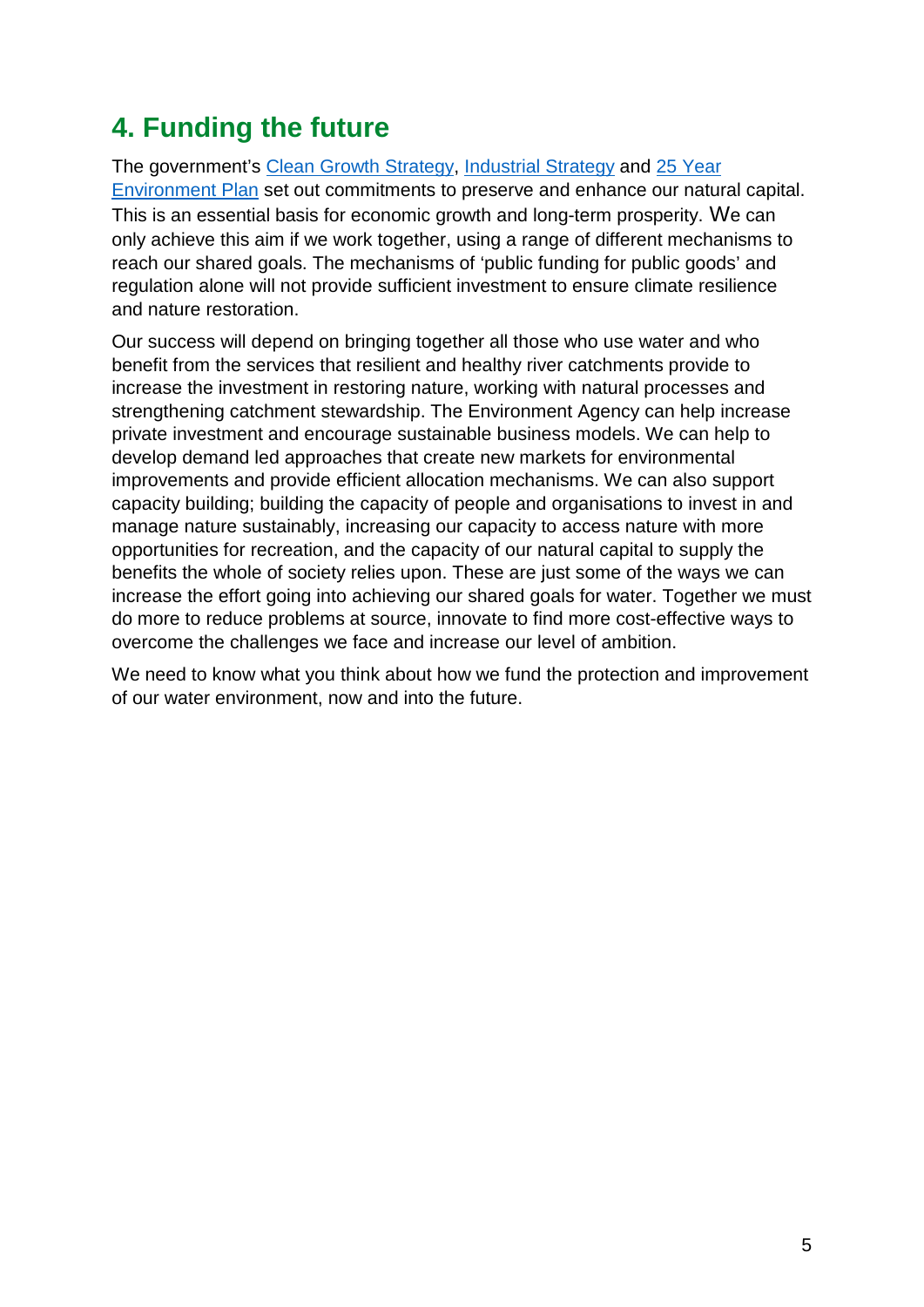# <span id="page-5-0"></span>**5. Choices**

**Question 1:** How should the step change in protecting and improving the water environment be funded and who should pay? Are there any barriers to doing this and how can they be overcome?

# <span id="page-5-1"></span>**6. Contacts**

If you have any feedback or comments on the evidence contained in the summary then please contact:

[enquiries@environment-agency.gov.uk](mailto:enquiries@environment-agency.gov.uk)